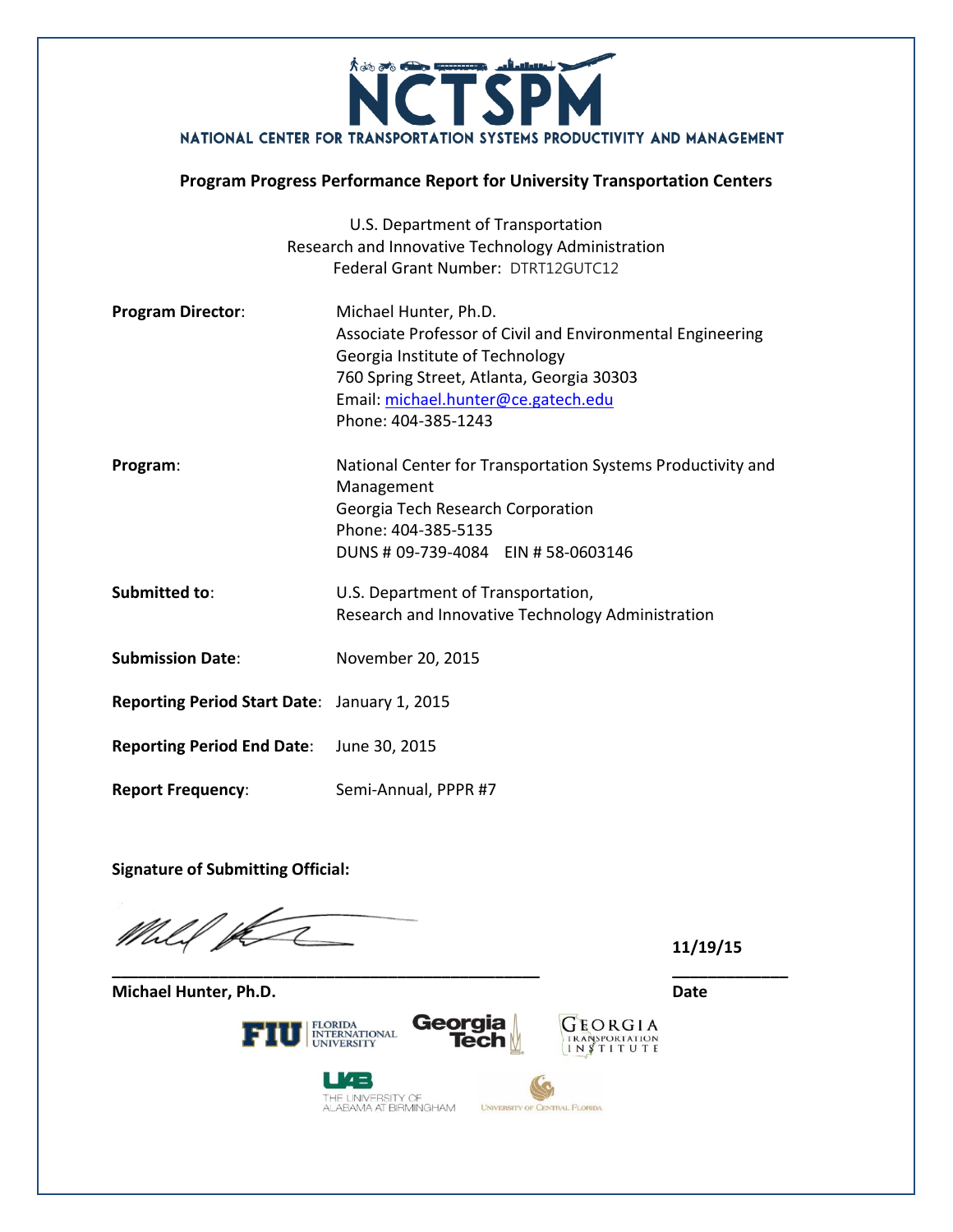

# **Accomplishments**

# **What are the major goals of the program?**

The National Center for Transportation Systems Productivity and Management (NCTSPM), a Tier I University Transportation Center, was founded to facilitate, coordinate, and conduct research and educational programs toward the following goals:

- Conduct multi-disciplinary research on topics relevant to the relationship among transportation infrastructure (state‐of‐good‐repair), economic competiveness, and safety
- Disseminate research results and other products of the Center to the transportation community
- Promote transportation education and professional development on topics relating to Center research
- Establish a central point of contact and promotion of best practices (e.g., through a web site or list serve) for materials relating to transportation systems performance and management
- Promote diversity in the workforce through active recruitment of women and minority students into degree programs
- Act as a national resource for the debates and discussions that focus on the evolving national transportation program and future directions
- Explore international cooperative activities with research entities in selected countries where similar research interests exist

# **What was accomplished under these goals?**

Accomplishments for the reporting period are discussed below and organized by major center goal.

### *Conduct multi‐disciplinary research on topics relevant to the relationship among transportation infrastructure (state‐of‐good‐repair), economic competiveness and safety*

NCTSPM supports multi‐disciplinary research. Some projects simultaneously address infrastructure and safety; others deal with safety and infrastructure; while still others address all 3 of our themes. Our researchers represent a variety of disciplines: civil engineering, urban planning, economics, public health, and public policy.

A full listing of NCTSPM‐funded research projects can be found at the end of this report.

#### *Disseminate research results and other products of the Center to the transportation community*

NCTSPM posts research updates to its website on a regular basis. A Project Information Form for each project is posted on the website, as well as related documents, such as pictures, posters, reports, and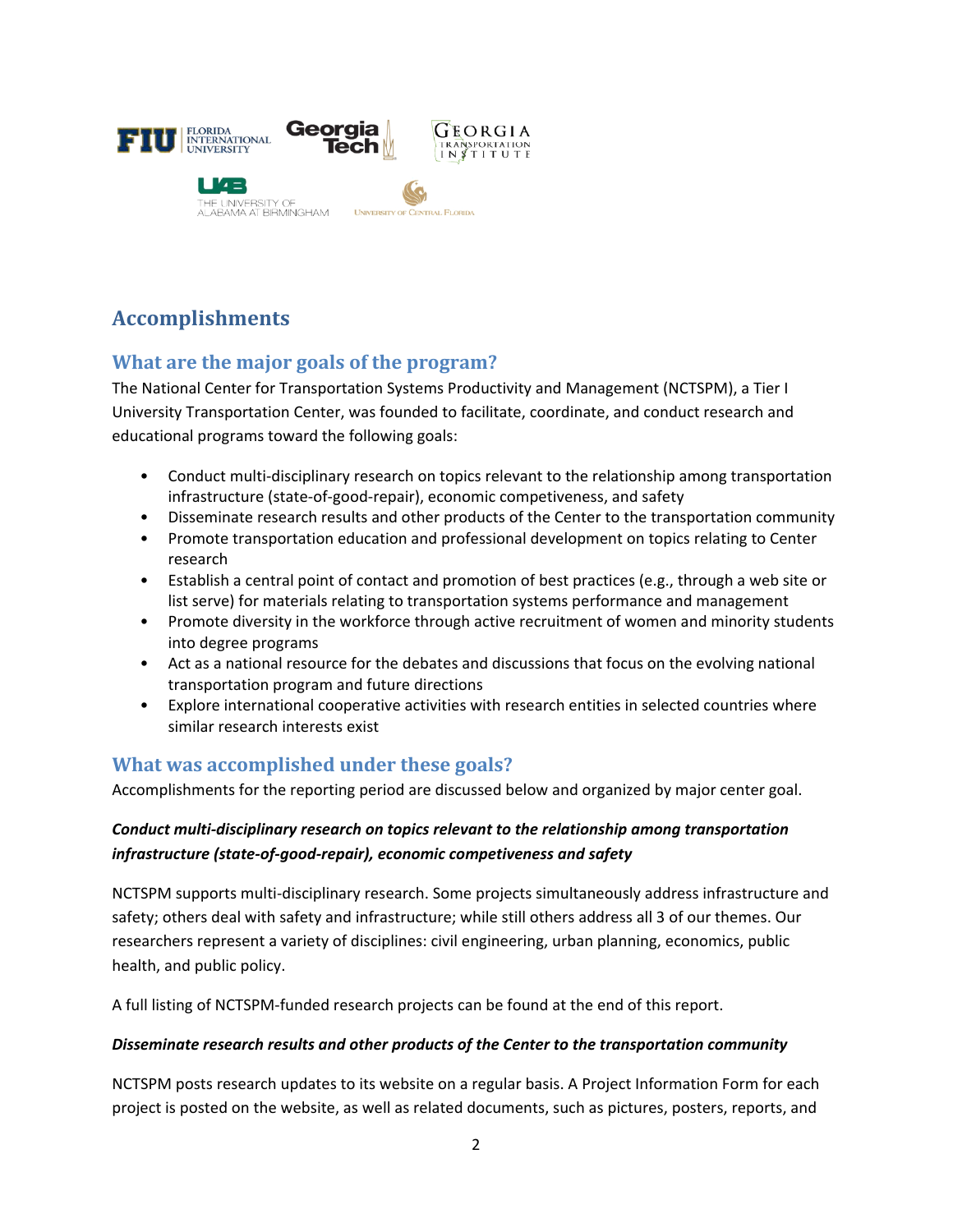presentations. Information on NCTSPM's research is also posted to the Georgia Tech Transportation Alumni group on LinkedIn and on the Georgia Tech Civil Engineering website.

During this reporting period, NCTSPM produced a number of research reports and journal publications, and presented conference proceedings, invited presentations/lectures on research findings, workshops, seminars, and webinars on a variety of research projects. Several journal and professional publications were submitted/accepted, to a variety of publications. Our researchers and students delivered nearly 100 presentations in the form of conference proceedings, invited presentations/lectures, workshops, seminars, and webinars held on research projects.

At UCF, researchers are coordinating with the Florida DOT Structures Research Center to publish their experimental research finding from the hybrid deck system. They hope to perform a trial installation of either the hybrid system or an ultra-high performance concrete/high-strength steel (UHPC/HSS) option developed as part of a matching funds project, dependent on continuing support.

Researchers are also in contact with practitioners, conveying the results of their work and working together to make progress on implementation. A Georgia Tech researcher presented the flow disaggregation modeling of the truck traffic on Georgia's I‐85 corridor to the Atlanta Regional Commission in February. This presentation helped the *Atlanta Model Users Group* to better understand the ongoing research efforts to address increasing truck traffic on the corridor.

Recently, a GT researcher's work on ramp metering was highlighted in a Fox 5 Atlanta TV news story. The researcher demonstrated the travel time benefits in relation to ramp meters, showing when traffic begins to build and how modifying ramp wait times can be used as a tool to control highway congestion levels.

#### *Promote transportation education and professional development on topics relating to Center research*

NCTSPM actively promotes education and professional development.

During this reporting period, UCF provided training of participating graduate students and postdoctoral associate for data collection/processing, GIS techniques, and statistical analysis.

FIU conducted a two-week summer transportation camp for 18 high school students in July 2015. The summer camp featured field trips, lectures, lab demonstration, group projects and competitions. Topics included driving simulation, traffic safety, ITS, public transportation, and bridge engineering.

The center participated in the University Transportation Centers (UTC) Conference for the Southeastern Region on March 26‐27, 2015, in Birmingham, AL. This event sought to bring together faculty, students, practitioners, and public agencies in the southeast to disseminate information about on‐going activities at all partner universities and to further enhance collaboration among the academic community and the private and public sector agencies in the region. The researchers associated with the center displayed their research with 27 posters and presentations at the conference.

Over a 100 researchers and students from the universities associated with the center presented at the Transportation Research Board Annual Meeting in Washington, District of Columbia, in January 2015.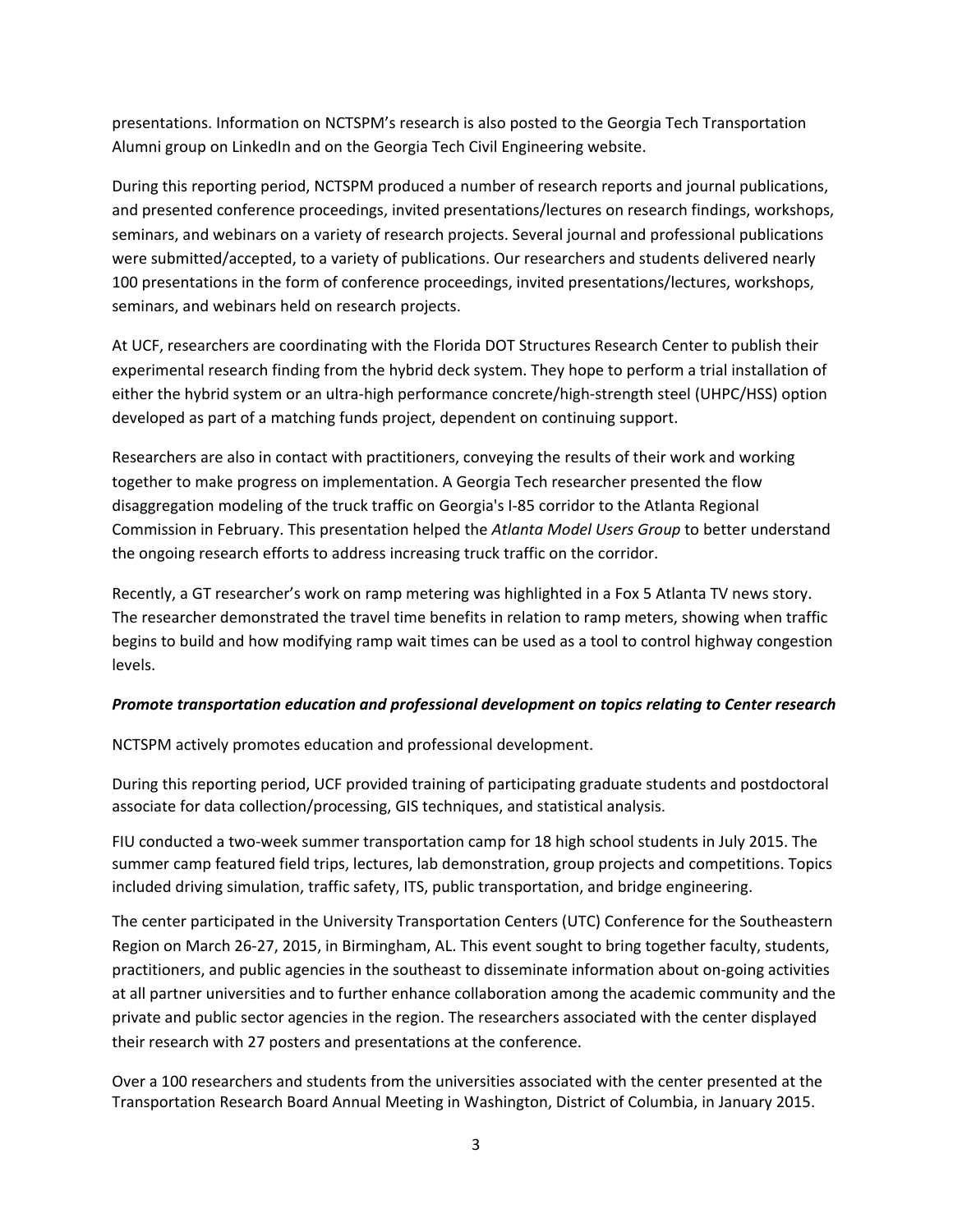NCTSPM and Georgia Tech opened the new year with a reception at the Transportation Research Board's 94th Annual Meeting to promote networking and collaboration opportunities for students and faculty.

The center again supported this year's annual *Transportation Camp South* event. The event was an "unconference", with participant‐designed sessions and discussion, which brought together professionals and laypersons with an interest in transportation. The camp provided a day of connection and creativity, facilitated by its novel approach, filled with discussions, demonstrations, and education related to transportation in the South.

Many of our researchers and students actively participated in this year's Georgia DOT Research Expo, on September 22<sup>nd</sup>, 2015, which was jointly hosted by the Georgia Department of Transportation and the Georgia Transportation Institute. The event featured over 70 posters, highlighting research and results of GDOT‐sponsored research projects.

#### Establish a central point of contact and promotion of best practices (e.g., through a web site or list *serve) for materials relating to transportation systems performance and management*

The NCTSPM website remains the main point of contact and promotion of best practices. In the reporting period, the website received more than 8,000 web views, 4,500 unique visits, and nearly 4,000 first time visits. Monthly page views, unique visits, and returning visits is shown in Figure 1 below.



*Figure 1. Web traffic during reporting period*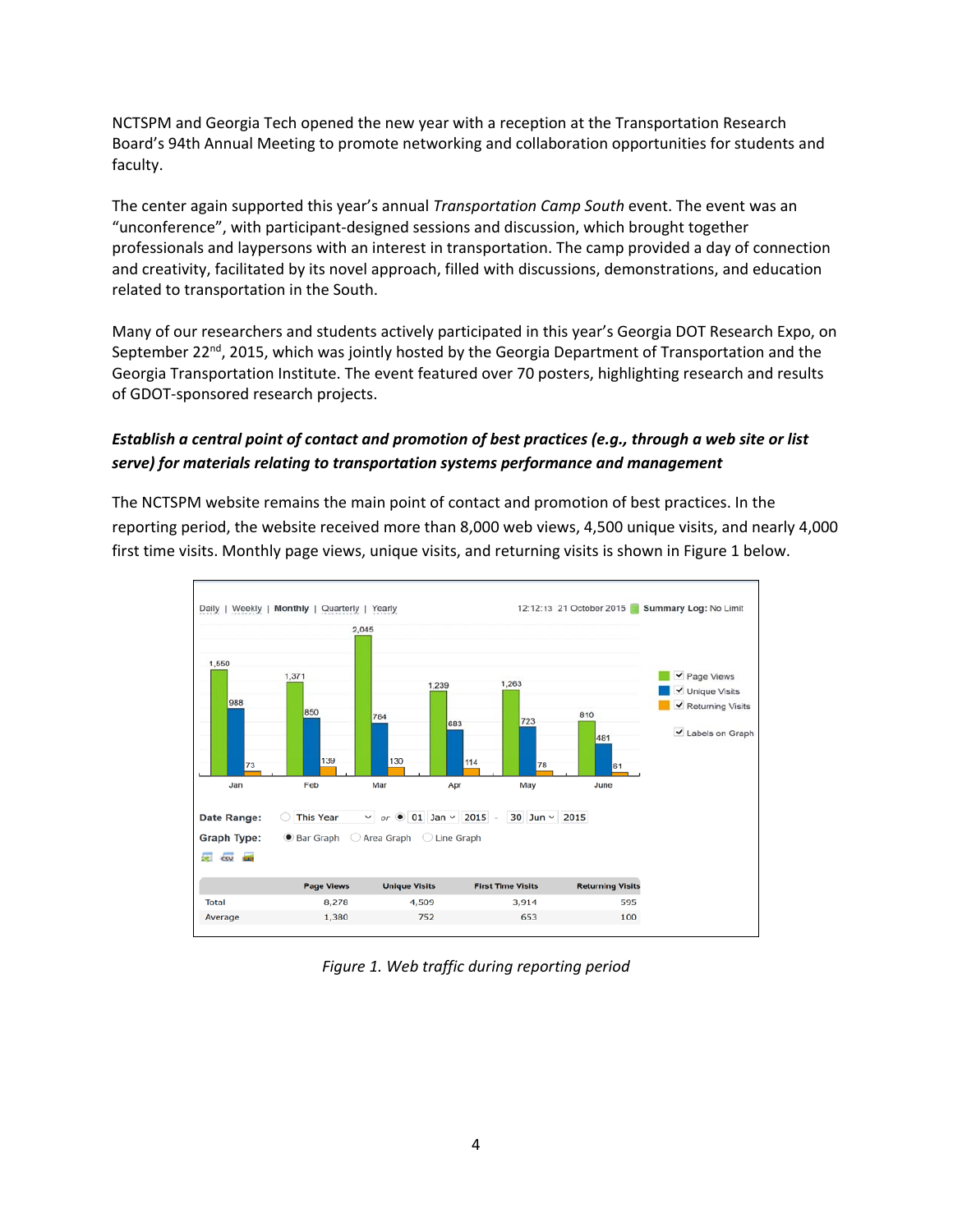

*Figure 2. Distribution of recent NCTSPM website visitors*

In addition to the website, NCTSPM communicates its research efforts through publications, such as the annual report and an email newsletter.

The newsletter is sent out on a semi‐annual basis, and three newsletters have been created for 2015 thus far. The newsletter for spring of 2015 included two research features, one on "Development of a Web-based Decision Making Tool for the Highway Safety Manual Implementation" and one on "HOV to HOT Conversion Impacts on Carpooling". The newsletter also features a principal investigator profile on Dr. Virginia P. Sisiopiku of the University of Alabama at Birmingham, and a student profile on Ossama Ramadan, also of the University of Alabama at Birmingham. Additionally, the newsletter included several upcoming NCTSPM‐related events and news items, such as the 2015 University Transportation Center Conference for the Southeastern Region and the 2014 Road Safety and Simulation International Conference, and a spotlight on three Georgia Tech graduate students who were awarded fellowships in Spring. This newsletter reached 687 recipients, with readers from areas as far away as Greece, Portugal, and China.

The Winter 2015 newsletter was also issued with success, as its readership was spread across the globe, with top readership in the United States, France, Canada, Portugal, and Greece. The newsletter reached 674 subscribers, and included a section detailing the production of the 2014 Annual Report, as well as three project spotlights. These featured projects were "Field Validation of a Drive‐By Bridge Inspection System with Wireless BWIM and NDE Devices", "Evaluation of Signage Alternatives for Express Lane Facilities", and "A Comprehensive Investigation of Visibility Problems on Highways: Developing Real Time Monitoring and Prediction System for Reduced Visibility and Understanding Traffic and Human Factors Implications". Dr. Mohammed Hadi, P.E., of Florida International University, was the profiled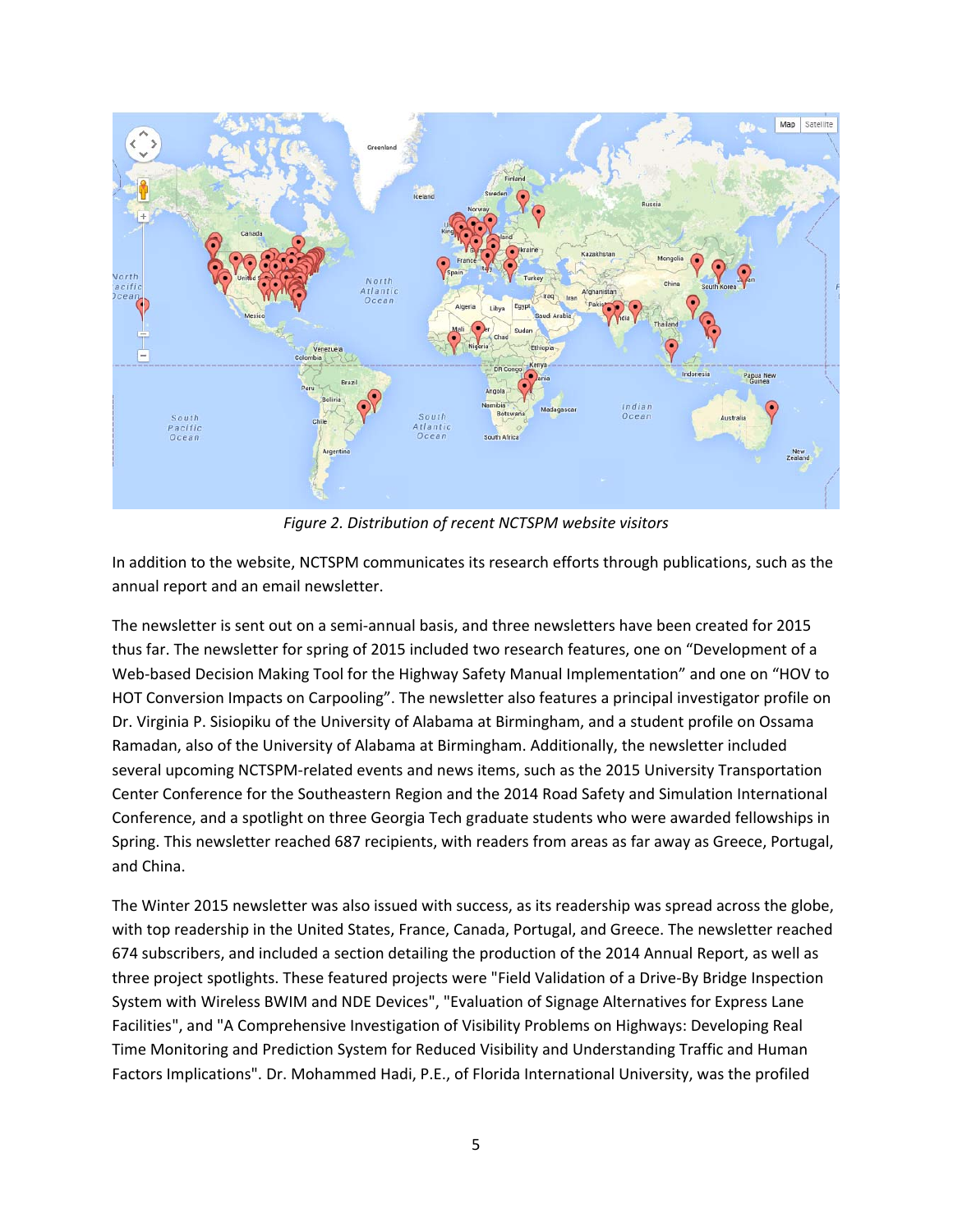Principal Investigator for the Winter newsletter, and Florida International University Ph.D. student Somayeh Fakharian Qom was the profiled student.



The 2015 NCTSPM Annual Report will be released in the winter of 2015/16. The report will provide an overview of our 2015 activities, including research, education, and technology transfer. It will be distributed to our university partners, the UTCs, state DOTs, the NCTSPM Board of Advisors, and at the Transportation Research Board Annual Meeting and 2016 Southeast UTC Conference.

# *Promote diversity in the workforce through active recruitment of women and minority students into degree programs*

During the reporting period, each university took action to recruit women and minority students into their transportation programs and provide them with opportunities for professional development. Activities included:

- At UCF a female PhD student worked as a research assistant on the NCTSPM research project.
- FIU recruited three minority undergraduate students for NCTSPM internships at local transportation agencies.
- FIU provided training to 16 minority high-school students in a 2-week summer transportation camp.
- UAB conducted the third annual Summer Enrichment program during June 2015. Six minority students participated in the program this year.
- GT funded 18 female students of which 3 were minority students, and 2 minority male students.
- The center provided a stipend of \$1,000/month to a minority student during his internship with MARTA from January through April.
- A female Information Technology major from Florida International University (FIU), interned with District Four of the Florida Department of Transportation (FDOT). She worked with intelligent transportation systems, aiding District traffic operators in monitoring roadway conditions.
- A minority Civil Engineering student at FIU interned this summer as an Undergraduate Assistant with FDOT working with FDOT's District VI Intelligent Transportation Systems department.
- A female freshman undergraduate at the Georgia Institute of Technology (GT), interned with the Transportation Safety and Operations Lab (TSOL) as a part of her required Magnet Senior internship. A GT graduate student, supervised her work in completing human factors research certification course, collecting data from her high school, and drafting a full‐length paper. This was the pilot internship for the TSOL, who expect to continue the program in the future, and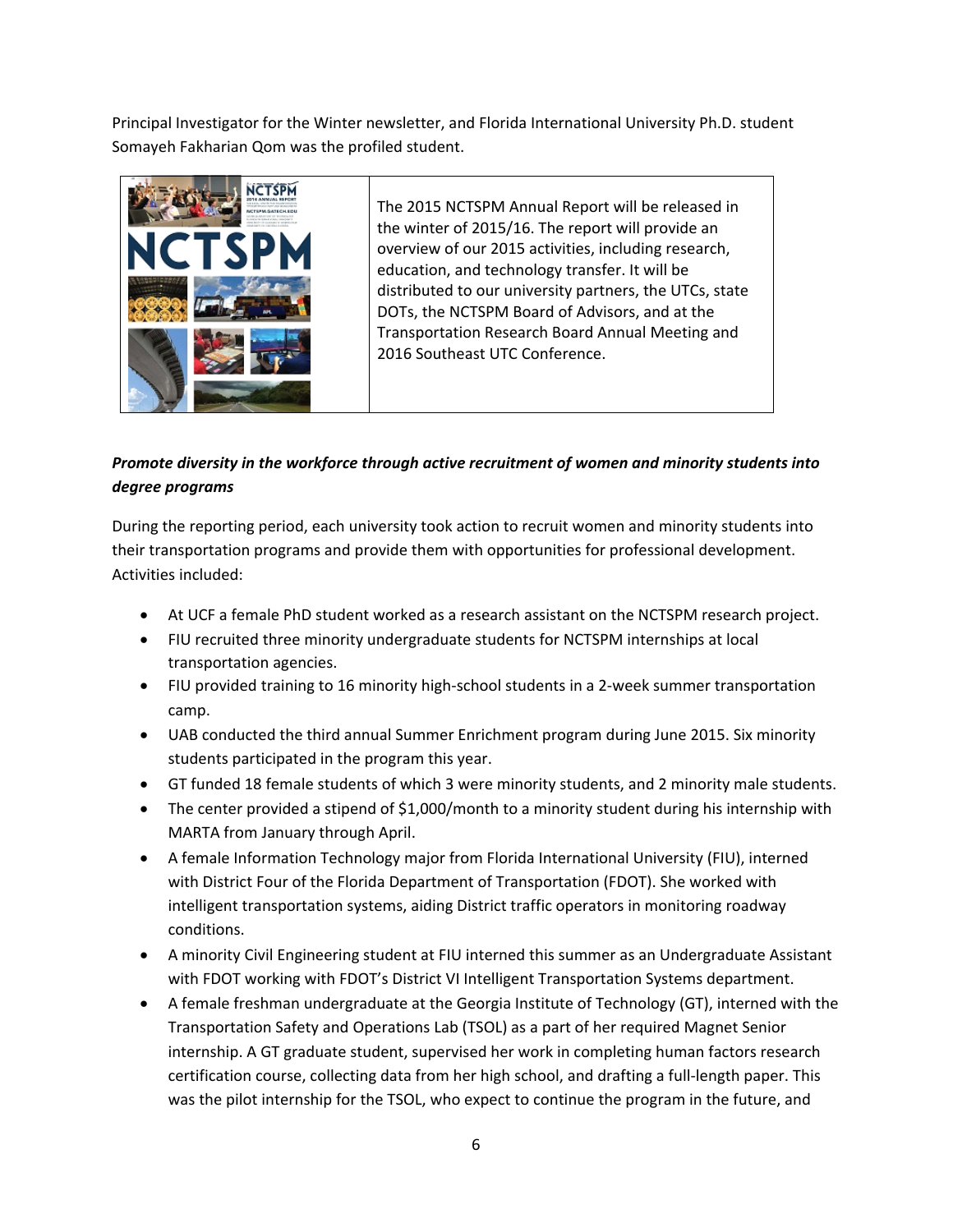published an ASEE conference paper on "Designing an Engineering Research Experience for High School Students".

### *Act as a national resource for the debates and discussions that focus on the evolving national transportation program and future directions*

UCF researchers found that the Airport weather data was useful for predicting low‐visibility related traffic risks. They hope that utilizing airport weather data will save considerable expenses incurred from installing weather sensors on the highway.

UAB also hosted the 2015 Sustainable Smart Cities Symposium in Birmingham, which included presentations on sustainable transportation and development and a panel discussion with the leading experts from industry and academia.

Recently, a researcher at GT contributed to the ongoing discussion of public transit agencies' use of social media in communicating with their users. Her article, "How Public Transit Agencies Deal with All Your Angry, Mean, and Terrible Tweets", discussed riders' potential expectations in regards to these agencies' online presence, and how they used social media, particularly Twitter, to communicate with transit companies.

Georgia Tech hosted six seminars during the reporting period, bringing a variety of speakers to discuss their research and professional pursuits. Speakers and their topics included:

- Dr. Susan Handy, "Driving Less: Reducing Vehicle-Miles Traveled in the Land of Freeways"
- Dr. Samer Madanat, "Incorporating Environmental Sustainability Objectives in the Planning, Operations, and Maintenance of Transportation Systems"
- Dr. Ken Laberteaux, "Tracking Transportation Trends: Gen Y, Suburbs, and Automated Driving"
- Dr. Geoffrey Whitfield, "Active Transportation: Understanding Surveillance and Measuring Health Impacts"
- Dr. Daniel Piatkowski, "Carrots vs. Sticks: Strategies for Increasing Walking and Cycling in the US"
- Dr. Omar Smadi, "Asset Management: A New Approach to Decision Making"

FIU hosted the following seven guest speaker seminars during the reporting period:

- Dr. Ram M. Pendyala, "Applications of the Multiple Discrete‐Continuous Choice Framework in Activity‐Based Travel Models"
- Mr. Muhammad Asif Khan, "An Introduction to Miami‐Dade County's Transportation Plan in CDMP"
- Mr. K.K. Saxena, "How Miami-Dade County's Advanced Transportation Management System is Improving Traffic Flow"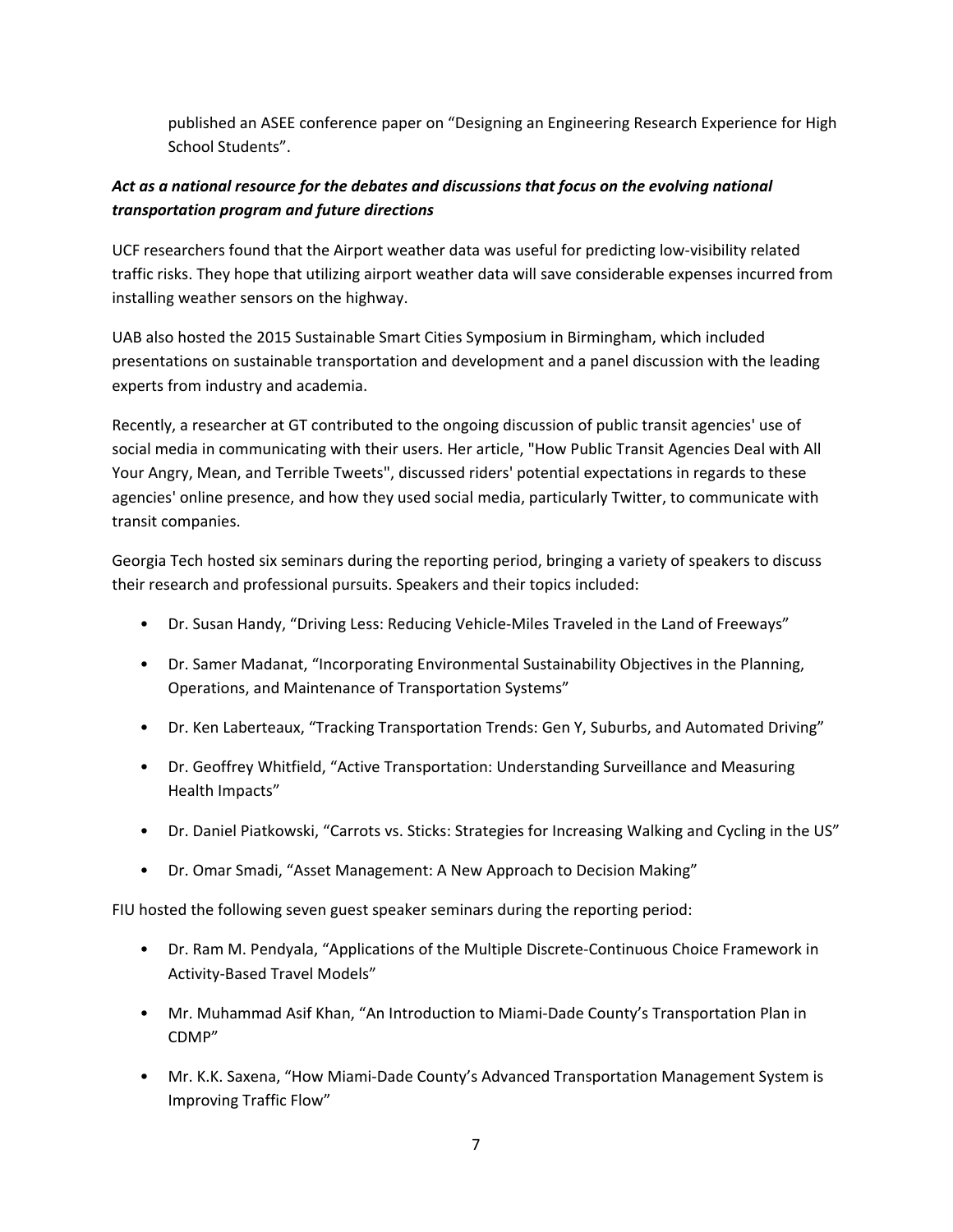- Mr. Rossi M. Gaudio, "Ramp Metering Considerations on I-95 The Miami Experience"
- Mr. Charles J. Robbins, "95 Express Dynamic Pricing"
- Mr. Zach Clark and Mr. Edward Myers, "Roundabout Triage Improving Safety and Operations"
- Dr. Srinivas Geedipally, "4Es in Traffic Safety: What are their contributions?"

#### *Explore international cooperative activities with research entities in selected countries where similar research interests exist*

Many of our researchers are collaborating and presenting their work internationally.

UCF is currently communicating about the low-visibility issues with Korea Expressway Corporation, which manages the all the expressways in Korea. Recently 100-vehlcie pile-up occurred due to severe fog on the expressway in South Korea, which prompted the need for collaboration.

A UAB researcher continues to use UTC funds to leverage an ongoing NSF collaboration on B‐WIM with universities in Ireland and the UK.

# **What opportunities for training and professional development has the program provided?**

In the reporting period, more than \_200\_ students participated in NCTSPM research projects, which provided them with valuable training. Some gained field experience via data collection for research projects, while many others gained experience conducting analyses and writing.

UAB sponsored a group of eight undergraduate and graduate students who traveled to the Netherlands and Egypt during May 2015 to study sustainable transportation and development. Through a combination of tours, lab visits, seminars, and meetings with industry leaders in those countries, the students explored principles of sustainable urban engineering and developed reports for potential implementation of these practices in Birmingham, AL and the broader U.S.

UCF has provided the following training and professional development for graduate students and a postdoctoral associate:

- 1) Weather and traffic data collection and processing
- 2) GIS techniques to process the collected data and to identify hotspots
- 3) Statistical analysis techniques to analyze the data

4) Involvement of three Ph.D. students in solar‐powered image capture systems.

5) A graduate student researcher funded by the FIU/UCF Joint project has been receiving training on industry practices and construction techniques for both ultra-high performance concrete and fiberreinforced polymers. In addition, they have received training and curricular expertise regarding numerical methods in structural analysis.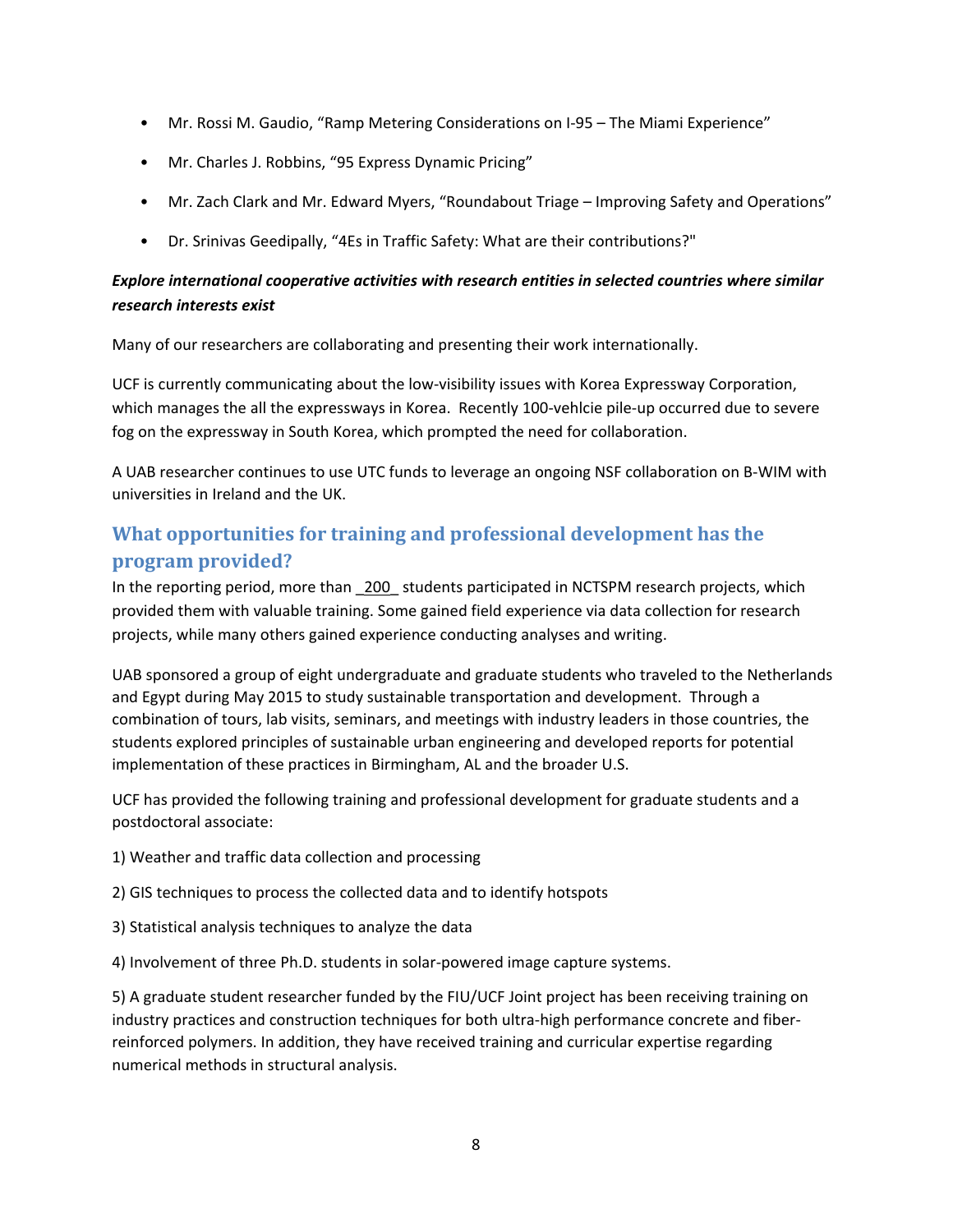# **How have the results been disseminated?**

The NCTSPM website remains the main point of contact and promotion of best practices. During the reporting period, an updated Project Information Form was posted for each research project. Related documents, such as presentations, pictures, reports, and posters, have been also been uploaded when available. Most of the presentations hosted by the center have been recorded and posted to YouTube and other social media accounts. Additionally, the semi-annual email newsletter has served to inform readers about at least two featured NCTSPM‐funded projects each reporting period.

Researchers have produced a number of technical papers and presentations to disseminate their work. Our researchers delivered nearly 100 presentations in the forms of conference proceedings, invited presentations/lectures, workshops, seminars, and webinars held on research projects. Many of these presentations were conducted at conferences. Our researchers are also prolific publishers. During the reporting period, more than 50 refereed journal and professional publications were submitted/accepted, to a variety of journals such as Transportation Research Record, Accident Analysis & Prevention, Journal of Transportation Safety and Security, ASCE Journal of Composites for Construction, Journal of Civil Engineering and Architecture, Traffic Injury Prevention, etc.

# **What do you plan to do during the next reporting period to accomplish the goals?**

Research will continue on the active NCTSPM projects; project information forms posted on the website provide detailed work plans. Final reports are expected for a number of projects.

UCF will organize the *Road Safety and Simulation 2015* conference in Orlando, Florida in October 2015.

Georgia Tech will host eight seminars during the fall semester. These events are open to Georgia Tech students, faculty, and staff, as well as alumni and general members of the public. Recording of these seminars are available on the center's YouTube channel.

# **Products**

The center's website, http://nctspm.gatech.edu continues to be updated regularly with updates on research projects, educational initiatives, and news related to NCTSPM researchers.

The center produces newsletters that provide updates on research projects, educational activities, and the people behind center. The spring newsletter highlighted two research projects, a researcher profile and a student profile, recent events and upcoming events.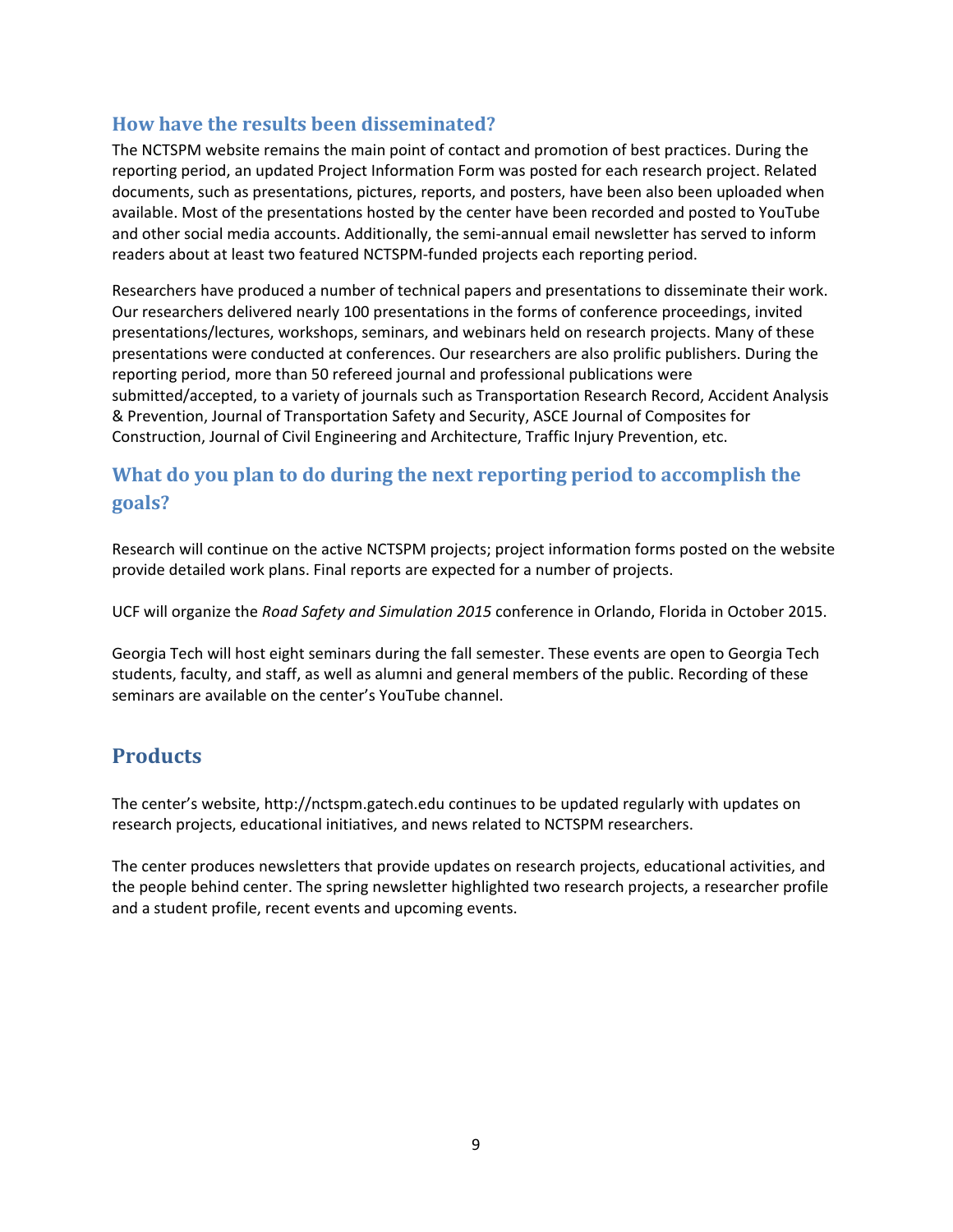

In 2015, NCTSPM will produce an Annual Report, which provides an overview of 2015 center activities, including research, education, and technology transfer. It will be distributed to our university partners, the UTCs, state DOTs, the NCTSPM Board of Advisors, and to attendees at Georgia Tech's TRB reception and the 2016 Southeast UTC Conference.

Our researchers will continue to produce technical papers and deliver presentations to disseminate their work throughout the nation and internationally (see table in page 8).

# **Participants and Other Collaborating Organizations**

# **NCTSPM Participants at Georgia Institute of Technology**

The following individuals from Georgia Tech have worked on the NCTSPM at the programmatic level.

| Name                                             | Michael Hunter, Ph.D.                       |
|--------------------------------------------------|---------------------------------------------|
| Program/Project Role                             | <b>NCTSPM Director</b>                      |
| Number of hours worked during the reporting      |                                             |
| period                                           | Approximately 500 hours                     |
| Contribution to Program/Project                  | Responsible for oversight and governance of |
|                                                  | <b>NCTSPM</b>                               |
| <b>Funding Support</b>                           | UTC, GDOT                                   |
| Collaborated with individual in foreign country  | N/A                                         |
| Country(ies) of foreign collaborator             | N/A                                         |
| Travelled to foreign country                     | N/A                                         |
| If traveled to foreign country(ies), duration of | N/A                                         |
| stay                                             |                                             |

| Name                                            | Catherine Ross, Ph.D.                        |
|-------------------------------------------------|----------------------------------------------|
| Program/Project Role                            | NCTSPM Deputy Director for Policy, Education |
|                                                 | and Workforce Development                    |
| Number of hours worked during the reporting     | Approximately 60 hrs.                        |
| period                                          |                                              |
| Contribution to Program/Project                 | Responsible for administrative oversight and |
|                                                 | faculty coordination; liaison to NCTSPM      |
|                                                 | researchers.                                 |
| <b>Funding Support</b>                          | UTC, GDOT                                    |
| Collaborated with individual in foreign country | N/A                                          |
| Country(ies) of foreign collaborator            | N/A                                          |
| Travelled to foreign country                    | N/A                                          |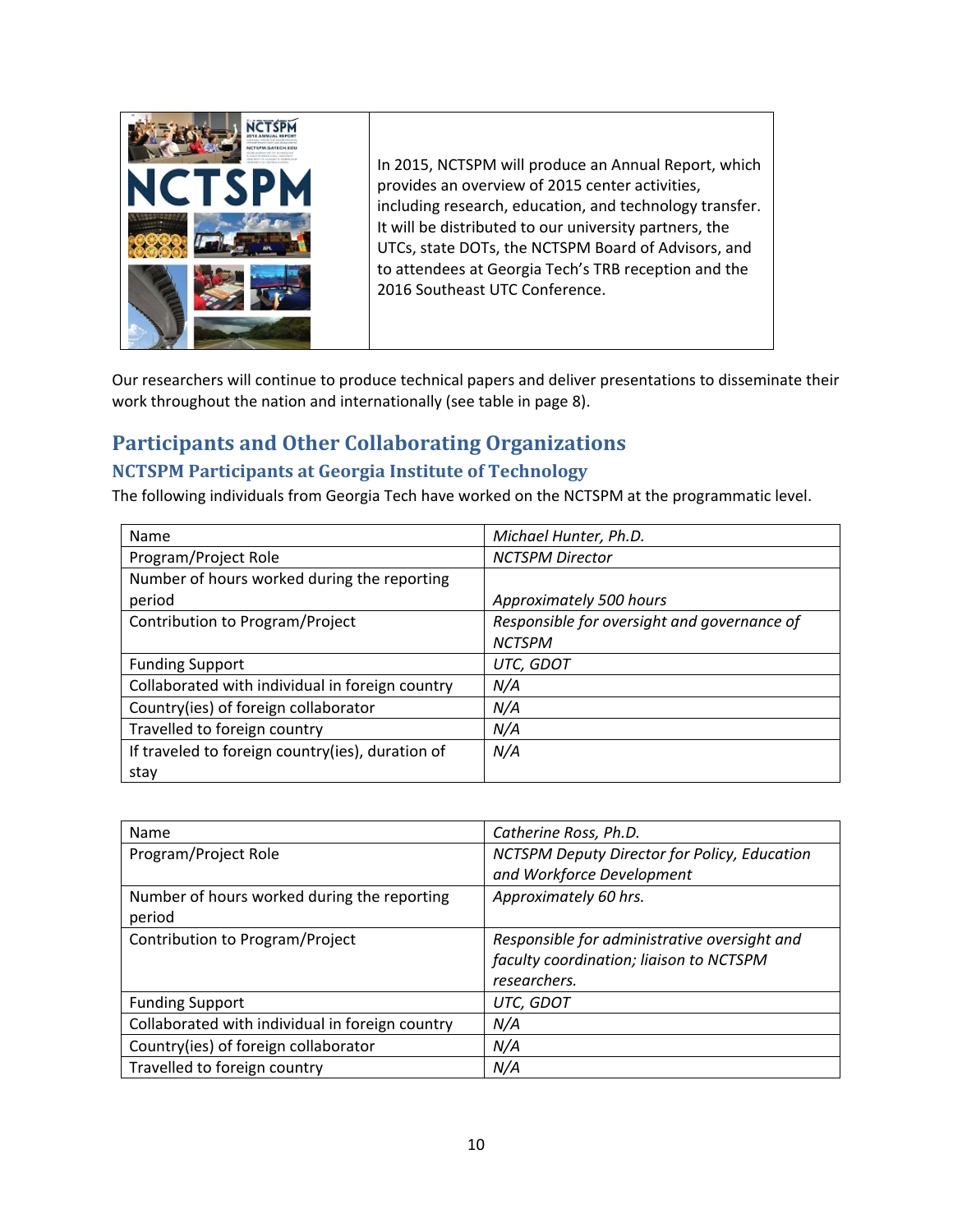| If traveled to foreign country(ies), duration of | N/A                                                |
|--------------------------------------------------|----------------------------------------------------|
| stay                                             |                                                    |
|                                                  | Michael O. Rodgers, Ph.D.                          |
| Name                                             |                                                    |
| Program/Project Role                             | NCTSPM Deputy Director for Research and            |
|                                                  | Technology Transfer                                |
| Number of hours worked during the reporting      | Approximately 350 hours                            |
| period                                           |                                                    |
| Contribution to Program/Project                  | Oversees subcontract reporting requirements        |
|                                                  | and research products and is responsible for       |
|                                                  | coordinating technology transfer activities of the |
|                                                  | center                                             |
| <b>Funding Support</b>                           | UTC, GDOT, U.S. DOE,                               |
| Collaborated with individual in foreign country  | N/A                                                |
| Country(ies) of foreign collaborator             | N/A                                                |
| Travelled to foreign country                     | N/A                                                |
| If traveled to foreign country(ies), duration of | N/A                                                |
| stay                                             |                                                    |

| Name                                                  | Ms. Audrey F. Leous                                             |
|-------------------------------------------------------|-----------------------------------------------------------------|
| Program/Project Role                                  | Research Program Coordinator                                    |
| Number of hours worked during the reporting<br>period | Approximately 800 hours                                         |
| Contribution to Program/Project                       | Provided administrative management and<br>assistance to Center. |
| <b>Funding Support</b>                                | UTC, GDOT                                                       |
| Collaborated with individual in foreign country       | N/A                                                             |
| Country(ies) of foreign collaborator                  | N/A                                                             |
| Travelled to foreign country                          | N/A                                                             |
| If traveled to foreign country(ies), duration of      | N/A                                                             |
| stay                                                  |                                                                 |

| Name                                             | Ms. Marjorie Jorgenson                      |
|--------------------------------------------------|---------------------------------------------|
| Program/Project Role                             | <b>Transportation Faculty Assistant</b>     |
| Number of hours worked during the reporting      | Approximately 250 hrs.                      |
| period                                           |                                             |
| Contribution to Program/Project                  | Provide assistance to Director and Research |
|                                                  | Coordinator for UTC management              |
| <b>Funding Support</b>                           | GТ                                          |
| Collaborated with individual in foreign country  | N/A                                         |
| Country(ies) of foreign collaborator             | N/A                                         |
| Travelled to foreign country                     | N/A                                         |
| If traveled to foreign country(ies), duration of | N/A                                         |
| stay                                             |                                             |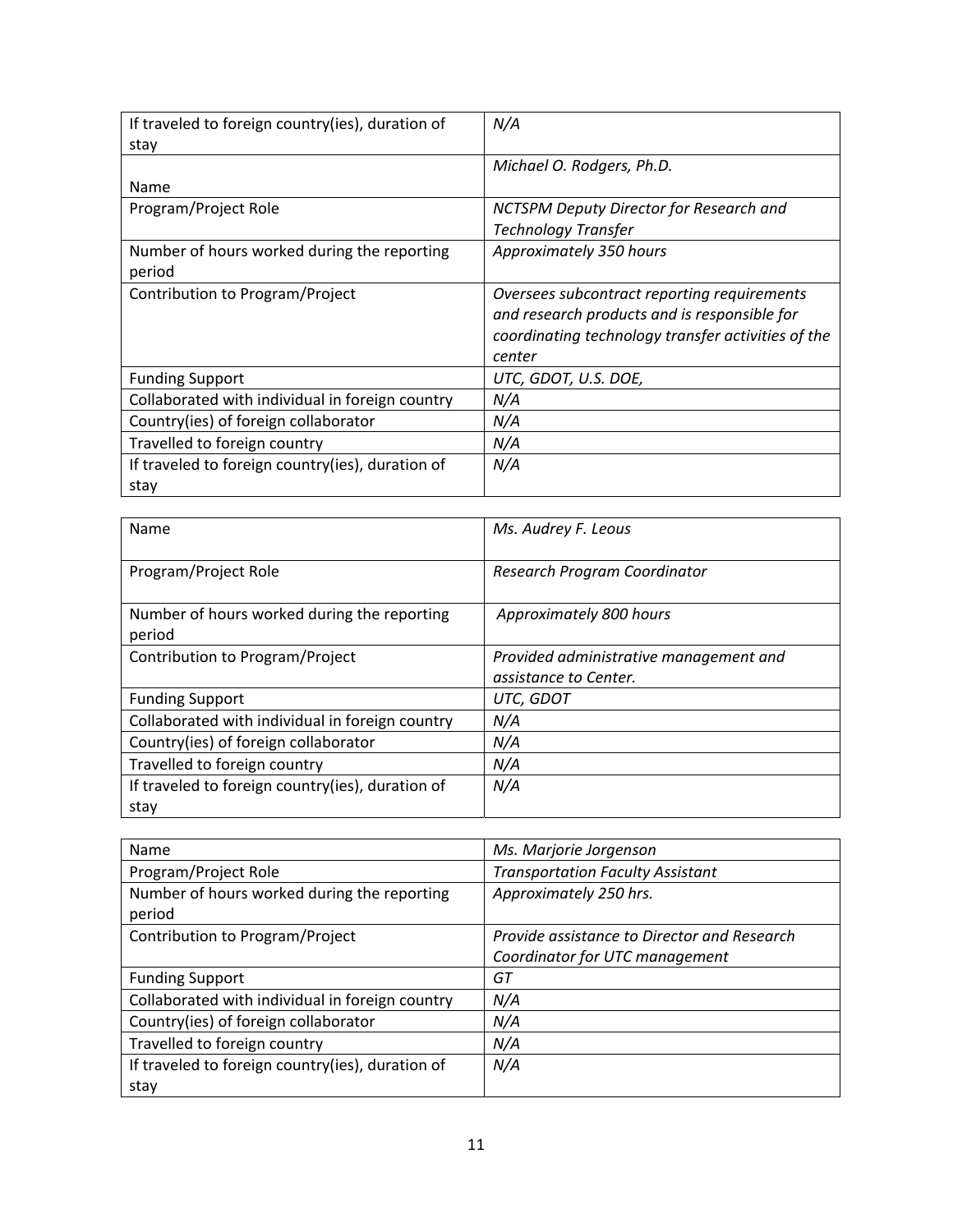### **NCTSPM University Partner Representatives**

These individuals have served as liaisons between NCTSPM and their institutions to organize joint efforts related to research, education, technology transfer, and workforce development. These met with the NCTSPM Director and Deputy Director, via teleconference, in an initial kick‐off meeting in order to establish governing parameters for the management and coordination of the center's research and activities. They also coordinated submissions of proposals and cost sharing from their respective institutions and were members of the proposal selection committee. Subsequently, these individuals served to facilitate the subcontracting process within their institutions.

#### **University of Alabama, Birmingham**

Fouad H. Fouad, Professor and Chair, Department of Civil Construction and Environmental Engineering Email: ffouad@uab.edu

| Name                                                  | Fouad H. Fouad, Ph.D.                     |
|-------------------------------------------------------|-------------------------------------------|
| Program/Project Role                                  | NCTSPM Partner Representative/University  |
|                                                       | of Alabama, Birmingham                    |
| Number of hours worked during the reporting           | Approximately 15 hours                    |
| period                                                |                                           |
| Contribution to Program/Project                       | Liaison between UTC and the University of |
|                                                       | Alabama, Birmingham                       |
| <b>Funding Support</b>                                | UTC, ADOT, UAB                            |
| Collaborated with individual in foreign country       | N/A                                       |
| Country(ies) of foreign collaborator                  | N/A                                       |
| Travelled to foreign country                          | N/A                                       |
| If traveled to foreign country(ies), duration of stay | N/A                                       |

#### **Florida International University**

Dr. Albert Gan, Email: gana@fiu.edu

| Name                                                  | Albert Gan, Ph.D.                           |
|-------------------------------------------------------|---------------------------------------------|
| Program/Project Role                                  | NCTSPM Partner Representative / Florida     |
|                                                       | <b>International University</b>             |
| Number of hours worked during the reporting           | 200 hours on (1) development, coordination, |
| period                                                | administration, and teaching of a two-week  |
|                                                       | Summer Transportation Camp; (2)             |
|                                                       | recruitment and administration of student   |
|                                                       | internship program.                         |
| Contribution to Program/Project                       | Liaison between UTC and Florida             |
|                                                       | <b>International University</b>             |
| <b>Funding Support</b>                                | UTC, FDOT, FIU                              |
| Collaborated with individual in foreign country       | N/A                                         |
| Country(ies) of foreign collaborator                  | N/A                                         |
| Travelled to foreign country                          | N/A                                         |
| If traveled to foreign country(ies), duration of stay | N/A                                         |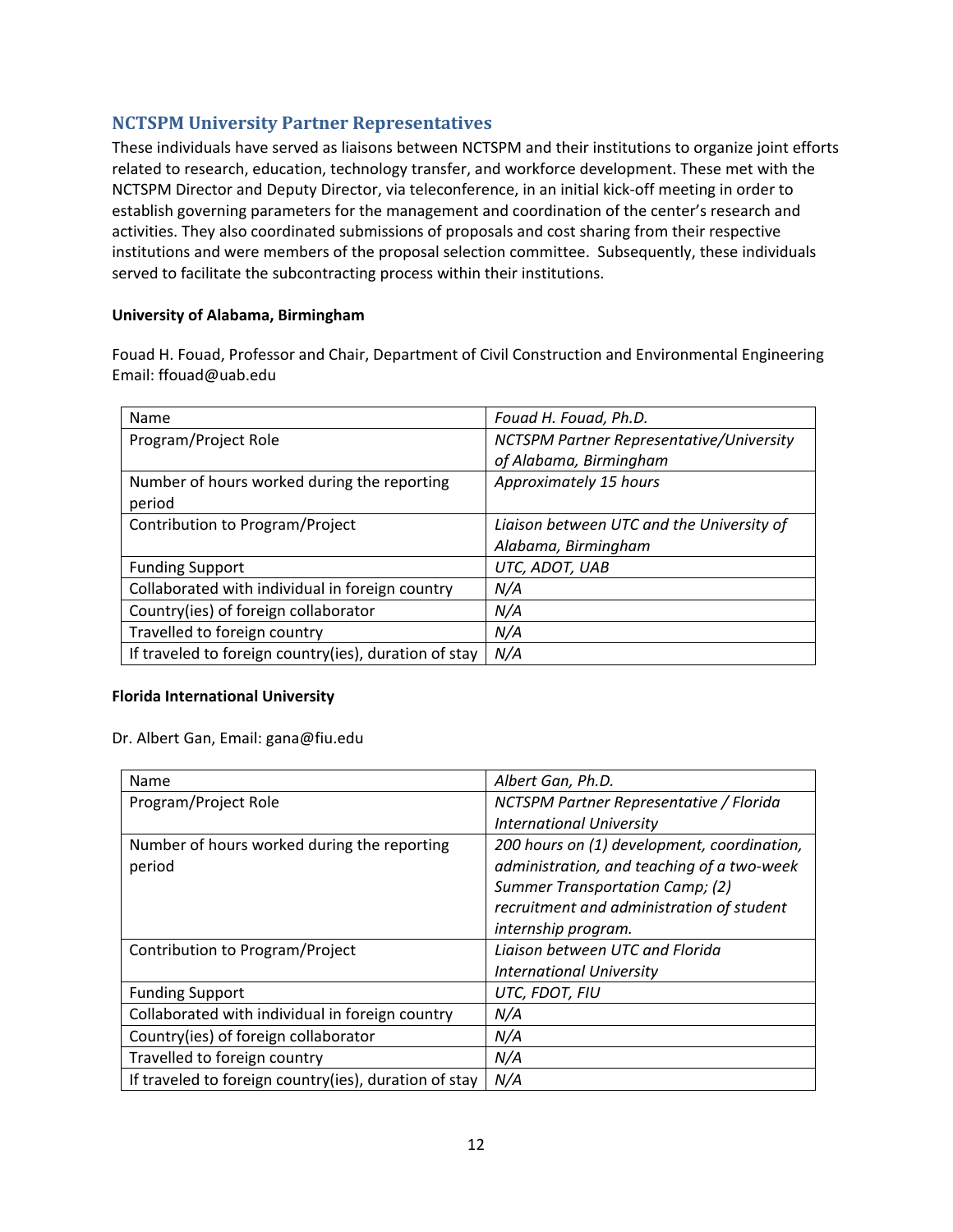#### **University of Central Florida**

Dr. Essam Radwan, Executive Director, Center for Advanced Transportation Systems Simulation Email: Ahmed.Radwan@ucf.edu

| Name                                             | Essam Radwan, Ph.D.                            |
|--------------------------------------------------|------------------------------------------------|
| Program/Project Role                             | NCTSPM Partner Representative/University of    |
|                                                  | Central Florida                                |
| Number of hours worked during the reporting      | Completed approximately 40 hours in activities |
| period                                           | related to research, education, and            |
|                                                  | administration activities.                     |
| Contribution to Program/Project                  | Liaison between UTC and the University of      |
|                                                  | Central Florida                                |
| <b>Funding Support</b>                           | UTC, FDOT, UCF                                 |
| Collaborated with individual in foreign country  | N/A                                            |
| Country(ies) of foreign collaborator             | N/A                                            |
| Travelled to foreign country                     | N/A                                            |
| If traveled to foreign country(ies), duration of | N/A                                            |
| stay                                             |                                                |

### **Advisory Board and Other Collaborators**

#### **The following are members of the NCTSPM Advisory Board:**

Tread Davis – Lawyer and Board Member, Atlanta Regional Commission (Chair)

James Balloun – Financial Investor and Former CEO (Past Chair)

- Harry L. Anderson ‐ Senior Vice President, Global Business and Technology Services, The Coca‐Cola Company
- Harold Barley Executive Director, MetroPlan Orlando
- Mark Bartlett FHWA Division Administrator, Alabama
- Jeffrey W. Brown Alabama DOT Bureau Chief, Research and Development

Russell McMurry – GDOT Commissioner

Bill Johnson – Director, Port of Miami

- Michelle Livingstone Vice President for Supply Chain Distribution, The Home Depot
- George Overstreet Executive Board Member of the Alabama Trucking Association, Vice President of **Operations**
- G. P. "Bud" Peterson President, Georgia Tech, Ex Officio

Daniel L. Rodgers – President, Dunn Investment Company

Randy Stashick – Global Vice President of Engineering, UPS

Yvette Taylor – Regional Administrator, FTA

Dave Williams – Vice President of Infrastructure and Government Affairs, Metro Atlanta Chamber of Commerce

#### **Other Partnering Organizations:**

Georgia Department of Transportation (GDOT) Florida Department of Transportation (FDOT) Alabama Department of Transportation (ADOT)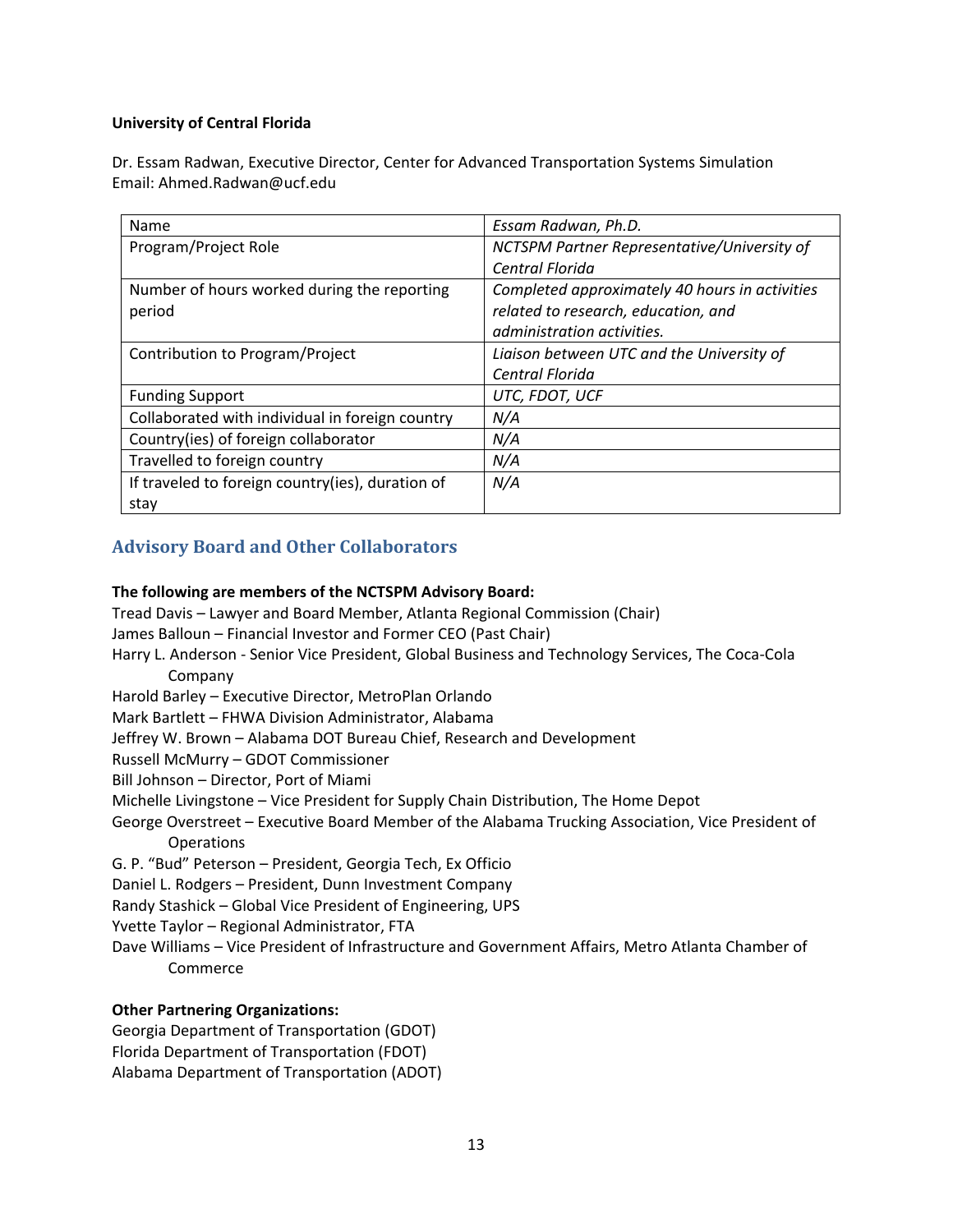#### **Other Collaborators:** Morehead State University Saint Louis University Georgia State University Georgia Southern University Kennesaw State University

# **Impact**

# **What is the impact on the development of the principal discipline(s) of the program?**

Our research is producing results that contribute to the body of knowledge on transportation safety, economic competitiveness, and state‐of‐good‐repair. Research results are disseminated through publications and presentations, with the potential to impact transportation practitioners well beyond the Southeast region.

Our researchers also collaborate with state DOTs, regional planning commissions, and other transportation agencies, informing work that is being done at these agencies. For instance, researchers investigating "Bringing Freight Components into Statewide and Regional Travel Demand Forecasting" are working with their regional planning commissions, which may improve their in‐house modeling. Likewise, many of our researchers are collaborating with their state DOTs, which may enhance DOT work; for instance, researchers at FIU are working closely with FDOT to develop a tool to enable DOT district offices to easily utilize the Highway Safety Manual. Researchers are also conducting research to help their DOT's evaluate and maintain the health of vital infrastructure, such as bridges, signage and pavement. These studies may help eliminate the types of structural failures that DOTs have experienced in the past. NCTSPM partner NCTSPM institutions are becoming recognized as leaders in the use of advanced materials for repair and retrofit of nation's infrastructure.

At FIU Ph.D. students are breaking new ground. One Ph.D. student is developing materials that will allow for increased load-bearing on existing bridges and extended service lives. Other is examining the Value of Travel Time Reliability for Freight Transportation to Support Freight Planning and Decision‐making.

At Georgia Tech a Ph.D. student is researching the "inevitable" impact of autonomous vehicles, in order to develop modeling and performance measurement tools, and to demonstrate how these tools can be applied to high-volume freight corridors in Georgia. Another Ph.D. is focusing on the measurement of transportation system users' performance.

Meanwhile, at UAB, three outstanding graduate researchers and a postdoctoral researcher are impacting the civil engineering field in unique ways.

- A Ph.D. student and his advisor are evaluating anchor bolt clearance discrepancies and their research findings will be included in the future AASHTO Standard Specifications for Structural Supports manual.
- A master's student is contributing to a collaborative effort between UAB, FIU, and UCF, attempting to determine if a new type of decking system for bridges can help to speed up repair times for failing bridges.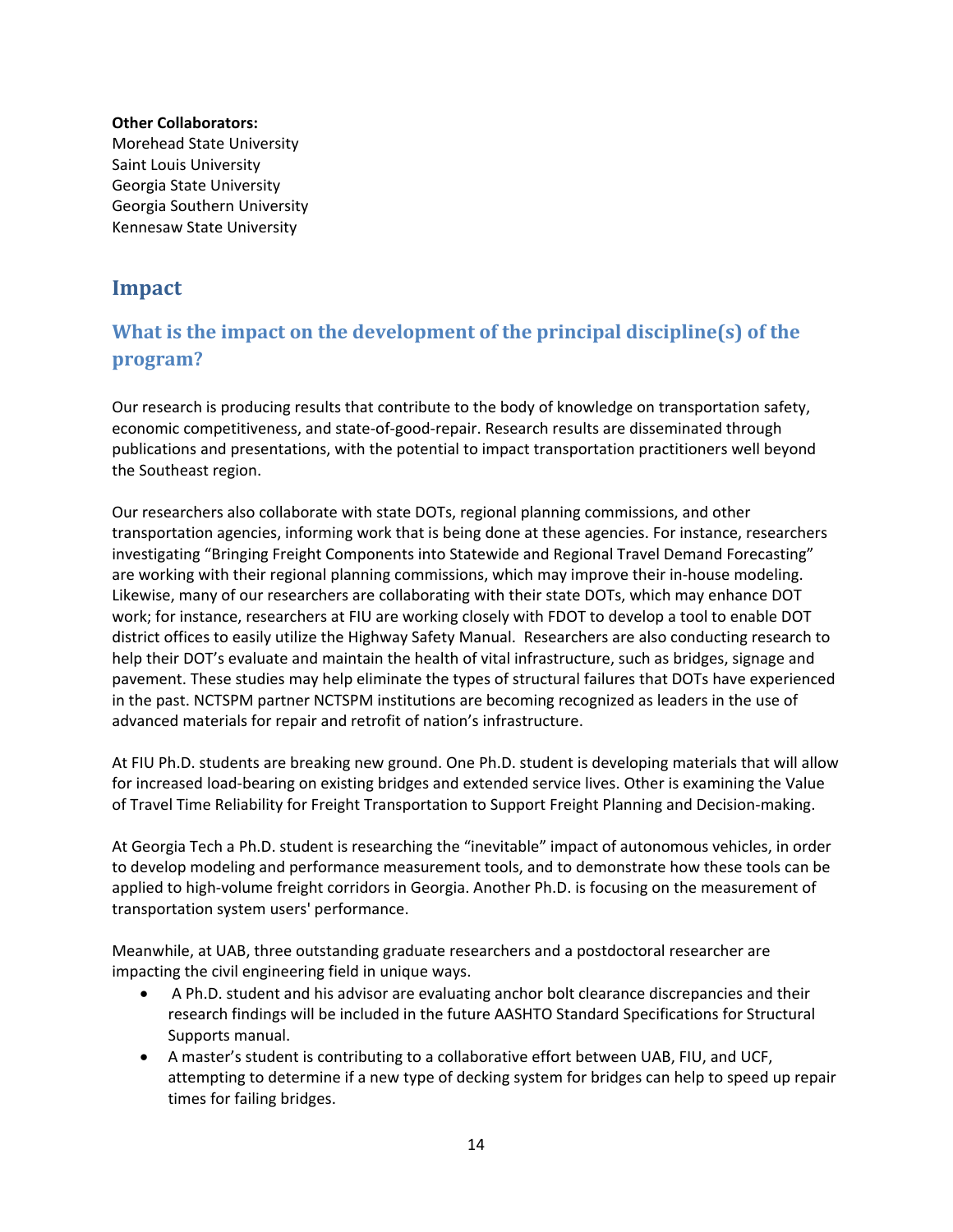- A Ph.D. student is working to determine optimal designs for highway signs to minimize fatigue caused by wind gusts.
- A postdoctoral research assistant is investigating the impacts of increasing vehicle loading on existing infrastructure to create bridge retrofit, management, and network maintenance tools for use by the bridge engineering community as a whole.

At the UCF, a master's student analyzed and assessed the behavior and performance of taxicab drivers in large cities. A Ph.D. student is focusing on understand the impact that environmental and traffic conditions have in causing car crashes. A master's student is working on the factors that affect driver behavior and safety at toll plazas.

Researchers at UAB worked closely with the Regional Planning Commission of Greater Birmingham (RPCGB) to evaluate the new tour based model. The RPCGB is interested in continuing development of this model and improving freight forecasting for the region. UAB is currently negotiating additional projects with the RPCGB related to the freight model.

The results of the Digital Billboards project are likely to influence the future Alabama DOT guidelines for their placement and characteristics.

The researchers of the Anchor Bolts study have developed analysis procedures and design methods for computing the stress distribution for anchor bolts with excessive and uneven standoff distances, something that was not available earlier. They also developed a procedure to identify structures that are susceptible to damage resulting from this condition, which will help the Alabama DOT eliminate the types of structural failures that has experienced in the past.

# **What is the impact on other disciplines?**

The interdisciplinary nature of NCTSPM's work impacts disciplines beyond transportation engineering. Our work spans public policy, public health, and economics.

For instance, several projects focus on freight movement; these studies not only inform the discipline of transportation engineering, but also the disciplines of supply chain management and regional economics. "Optimizing EMS Through The Use of Intelligent Transportation Systems (ITS) Technologies" impacts the discipline of health; "Reducing Service Interruptions in Linear Infrastructure Systems (Transportation and Water/Sewer) by Synchronizing Schedules for Selected Maintenance Activities" deals with environmental engineering. These researchers are publishing in non‐transportation‐centered publications and presenting at non‐transportation‐focused conferences. The UTC funding is a critical part of producing this multidisciplinary work.

The results of the Visibility Project supplemented with quick and accurate weather prediction will be essential for providing timely and adequate preemptive countermeasures to avoid traffic crashes.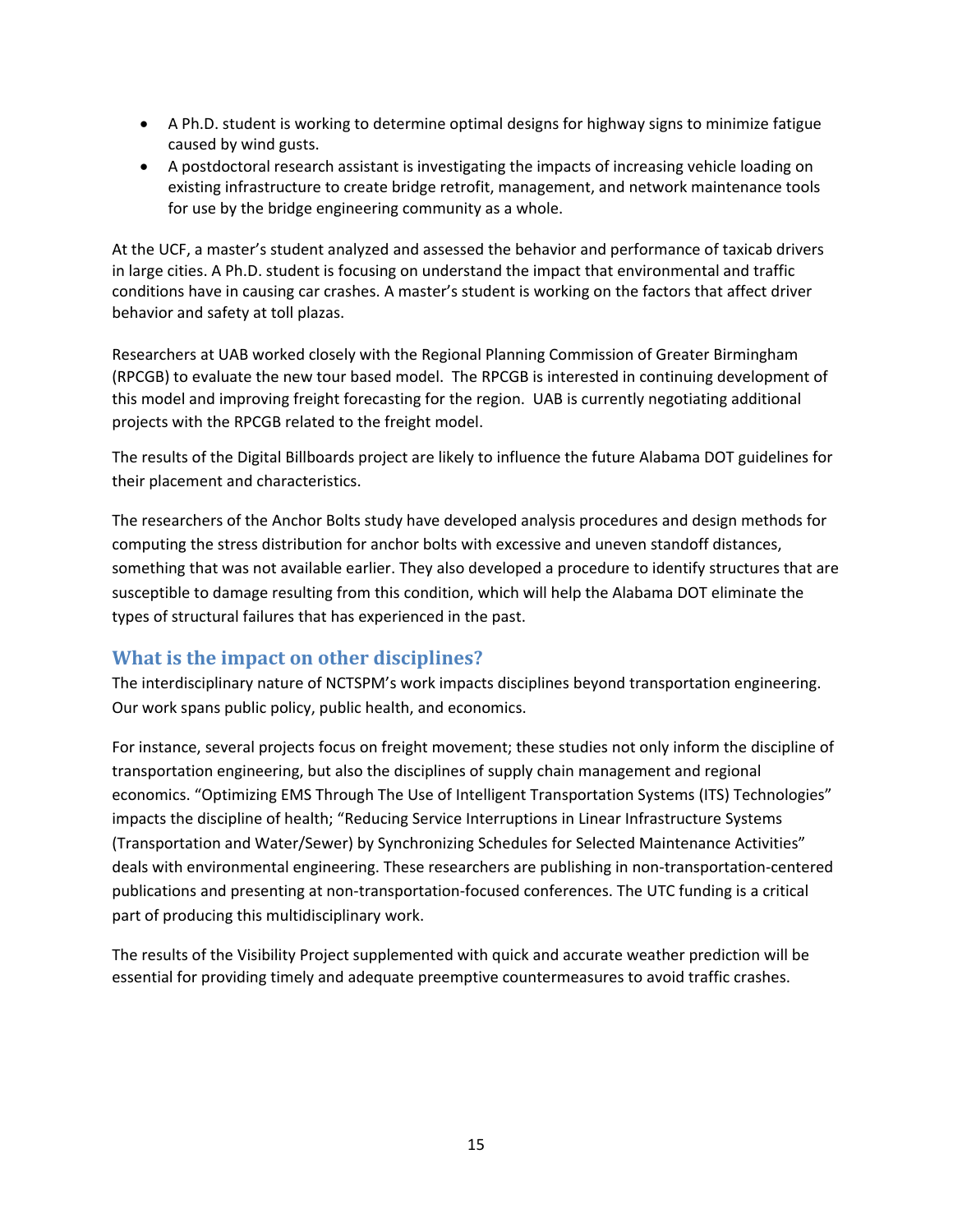# **What is the impact on transportation workforce development?**

NCTSPM places a heavy emphasis on workforce development. Each partner university engages in a variety of activities to support this work.

During the reporting period, over 200 students were involved in our research projects, providing them with valuable experience in transportation research and over 20 of those students received degrees.

The transportation graduate program at UCF has produced graduates receiving both MS and Ph.D. degrees and engineering consulting firms, academia, and public agencies employed their recipients. Specifically, the Florida Department of Transportation, the Florida Turnpike Enterprises, and the City of Orlando are the three public agencies that hired the majority of our MS graduate. Other Ph.D. graduates were hired in academic institutions in Australia, China, and the US.

At UAB, the Summer Enrichment Program has provided transportation engineering training to 16 freshman and sophomore minority students. Also, the middle school Youth Champions Program has provided education and learning activities related to transportation for approximately 52 middle school students.

# **What is the impact on physical, institutional, and information resources at the university or other partner institutions?**

Nothing new to report.

# **What is the impact on technology transfer?**

Technology transfer is an important component of our program. Many of our research projects have a focus on being applied, so that transportation agencies can readily apply them to their own work.

The main vehicle for technology transfer is presentations and publications delivered by our researchers. During the reporting period, our researchers delivered over 100 presentations in the forms of conference proceedings, invited presentations/lectures, workshops, seminars, and webinars held on research projects.

In the reporting period, UAB planned and produced the 2015 Regional UTC Conference for the Southeast Region, which was hosted in Birmingham in March 2015. The conference was a collaboration between UAB and Mississippi State University. NCTSPM faculty and graduate students presented their NCTSPM research and findings.

Collaborative project between 2 states (FL and AL) engages the State DOTs directly and addresses broader concerns that may lead to immediate deployment of some of the solutions. There are plans to engage the AL DOT in the next reporting period to gage interest and ascertain feasibility of deploying a test hybrid bridge deck.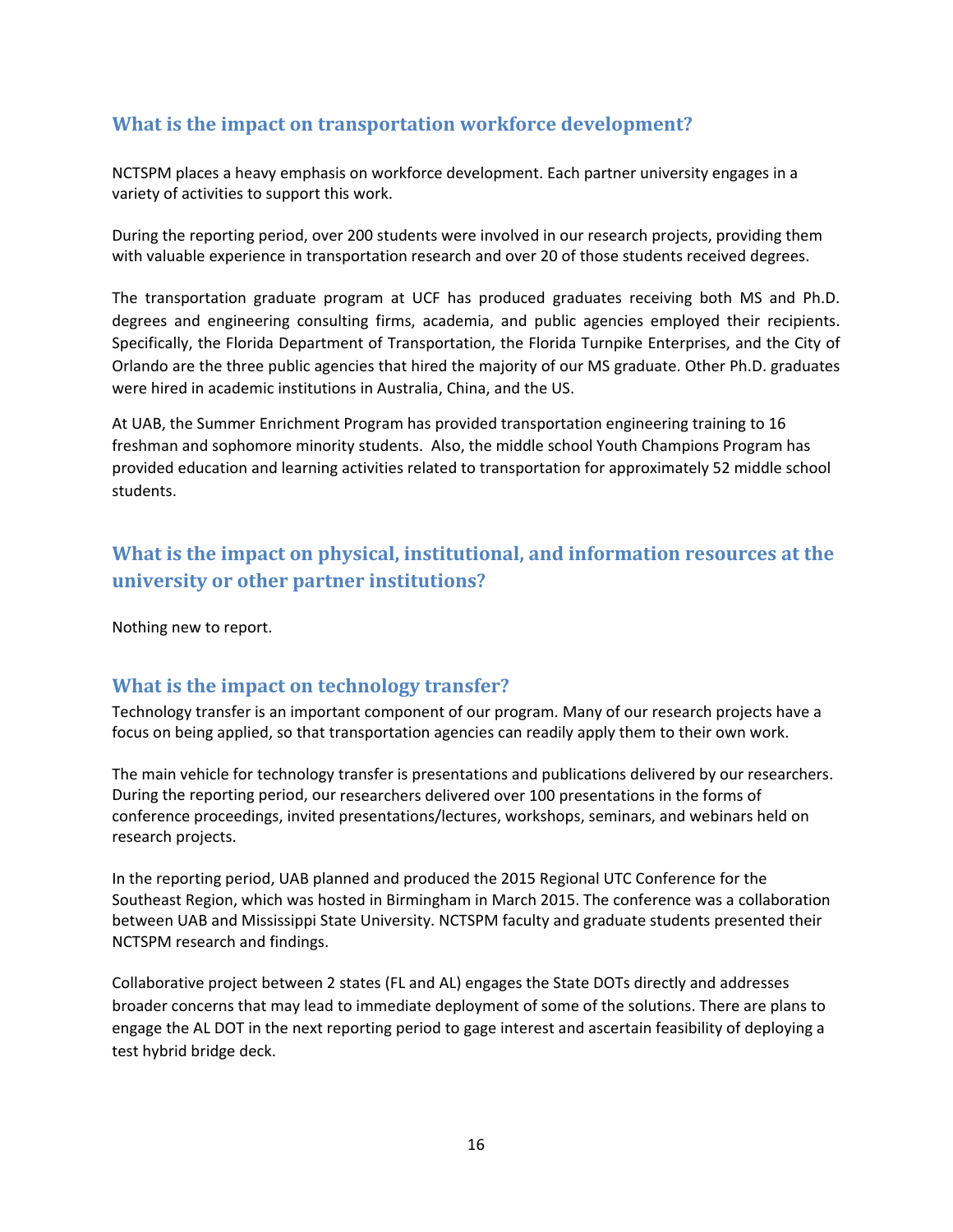# **What is the impact on society beyond science and technology?**

We expect several projects will have impacts beyond science/engineering professions.

"Bringing Freight Components into Statewide and Regional Travel Demand Forecasting" has already demonstrated improvements over traditional freight models and we will continue to pursue implementation of the tour based model in Birmingham. This could lead to better freight facilities for private carriers. Goods movement will also be impacted by the results of "Automated Data Collection for Origin/Destination Studies of Freight Movement," as it has the potential to reduce the cost of transporting goods.

"Impact and Feasibility Study of Solutions for Doubling Heavy Vehicles" will, in the end, impact the trucking and commercial freight industries.

"Digital Advertising Billboards and Driver Distraction" may ultimately have impacts to both State DOT's as well as the advertising industry.

The results of the Visibility Project, when will save many precious lives from traffic crashes due to reduced visibility.

The outcomes of the Commercial Vehicles O‐D Project are expected to reduction of emissions, travel time, cost of goods transport and increase the capacity of the national highway system to move freight.

The joint FIU/UCF project addresses major national need: deteriorating infrastructure and increasing demands on the existing infrastructure. Therefore, potential for extending service life of bridges through deck replacement (most common cause of deficient or functionally obsolete bridges) has major economic and social impacts.

# **Changes/Problems**

**Changes in approach and reasons for change**: Nothing to Report

**Changes that have a significant impact on expenditures**: Unexpected increase in costs for installation of system for the Commercial Vehicles O‐D Project

**Significant changes in use or care of human subjects, vertebrate animals and/or biohazards**: Nothing to Report

**Change of primary performance site location from that originally proposed**: Nothing to Report

# **Special Reporting Requirements**

### **Specific Requirements**

**Website**: Created and operational in 2013; continues to be updated regularly as new information becomes available

**Directory of Key Personnel**: Information available on the program website and updated as needed **Financial and Annual Share Reports**: The SF425 requirements will be met by separate report. **FFATA Subaward and Executive Compensation Report**: Will be met by separate submission **Research Project Descriptions**: Available on program website. The projects selected and funded by the center are provided below.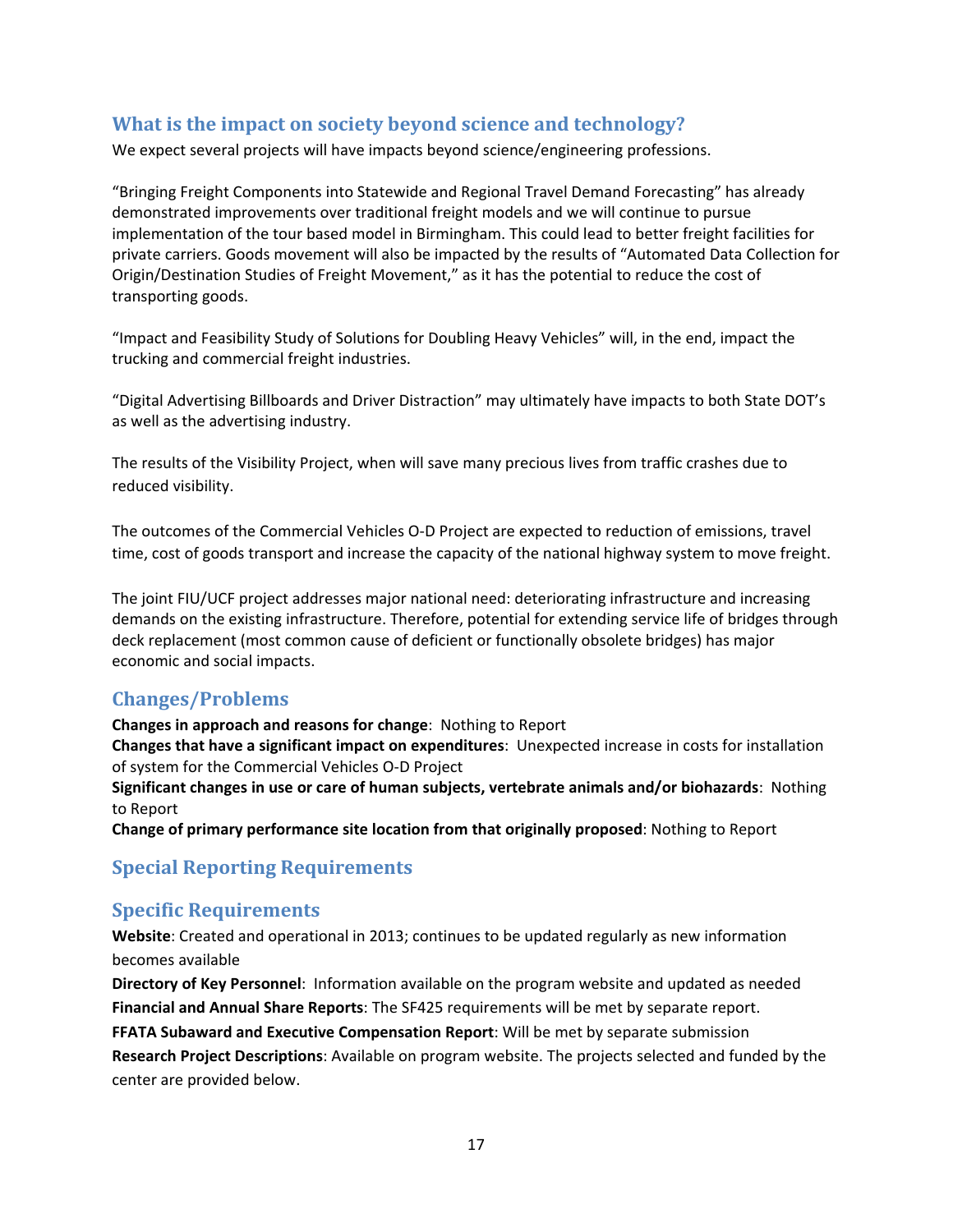# **Projects Selected for Funding by NCTSPM**

| <b>Project Title</b>                                                                            | Lead<br>Uniy | <b>Principal Investigator</b> |
|-------------------------------------------------------------------------------------------------|--------------|-------------------------------|
| Integrating Safety in Developing a Variable Speed Limit System                                  | UCF          | Mohamed Abdel-Aty             |
| Reducing Service Interruptions in Linear Infrastructure Systems (Transportation and             | <b>FIU</b>   | <b>Berrin Tansel</b>          |
| Water/Sewer) by Synchronizing Schedules for Selected Maintenance Activities                     |              |                               |
| Performance Measurements of Transportation Systems based on Fine-Grained Data                   | <b>FIU</b>   | Mohammed Hadi                 |
| Collected by AVI and AVL Systems                                                                |              |                               |
| Full-Scale Wall of Wind Testing of Variable Message Signs (VMS) Structures to Develop           | <b>FIU</b>   | Arindam Chowdhury             |
| Drag Coefficients for AASHTO Supports Specifications                                            |              |                               |
| Information Services in Social Networked Transportation                                         | GT           | Hans Klein                    |
| Traffic Management Centers: Challenges, Best Practices, and Future Plans                        | <b>FIU</b>   | Xia Jin                       |
| Digital Advertising Billboards and Driver Distraction                                           | <b>UAB</b>   | Virginia Sisiopiku            |
| Impact and Feasibility Study of Solutions for Doubling Heavy Vehicles                           | UAB          | Nasim Uddin                   |
| Optimizing EMS Through The Use of Intelligent Transportation Systems (ITS)<br>Technologies      | <b>UAB</b>   | Andrew Sullivan               |
| Efficient Utilization of the Existing Its System and the Viability of a Proactive Traffic       | <b>UCF</b>   | Mohamed Abdel-Aty             |
| Management System for the Orlando-Orange County Expressway Authority System                     |              |                               |
| Development of a Prototype Evidence-Based Database and Planning Tool:                           | GT           | Adjo Amekudzi                 |
| Applying Performance Management Principles in Asset Management                                  |              |                               |
| Program Development                                                                             |              |                               |
| Bringing Freight Components into Statewide and Regional Travel Demand Forecasting               | GT           | David Lee                     |
| Development of Risk Management Strategies for State DOTs to Effectively Deal with               | GT           | Baabak Ashuri                 |
| Volatile Prices of Transportation Construction Materials                                        |              |                               |
| Freight Movement and Economic Competitiveness from the                                          | GT           | <b>Catherine Ross</b>         |
| <b>Megaregion Perspective</b>                                                                   |              |                               |
| Economic Development and Workforce Impacts of State DOT Expenditures                            | GT           | Danny Boston                  |
| Factors Influencing Visual Search in Complex Driving Environments                               | GT           | Mike Hunter                   |
| Next-Generation Wireless Bridge Weigh-in-Motion (WIM) System Incorporated with                  | GT           | Yang Wang                     |
| Nondestructive Evaluation (NDE) Capability for Transportation Infrastructure Safety             |              |                               |
| Micro-Dynamics of Business Location and Growth and its Effects on the                           | GT           | Frank Southworth              |
| Transportation Network and Congestion in Georgia and the Southeast Region                       |              |                               |
| Automated Data Collection for Origin/Destination Studies of Freight Movement                    | <b>UCF</b>   | Amr A. Oloufa                 |
| Enhanced Role of Activity Center Transportation Organizations in Regional Mobility              | GT           | Angshuman Guin                |
| Georgia SPLOST Database and Clearinghouse for Transportation Finance                            | GT           | <b>Catherine Ross</b>         |
| GRTA/GDOT Real-Time Tracking and Choice Data                                                    | GT           | Randall Guensler              |
| Evaluation of Signage Alternatives for Express Lane Facilities                                  | <b>FIU</b>   | Albert Gan                    |
| Innovative Modular High Performance Lightweight Decks for Accelerated Bridge                    | <b>FIU</b>   | Amir Mirmiran                 |
| Construction                                                                                    |              |                               |
| Field Validation of a Drive-By Bridge Inspection System with Wireless BWIM + NDE                | GT           | Yang Wang                     |
| Devices                                                                                         |              |                               |
| Development of a Web-based Decision Making Tool for the Highway Safety Manual<br>Implementation | <b>FIU</b>   | Priyanka Alluri               |
| A Data Driven Approach to State Transportation Investment Decisions: a                          | GT           | Timothy F. Welch              |
| Transportation Project Investment and Evaluation Resource (T-Pier)                              |              |                               |
| Freight impacts on Small Urban and Rural Areas                                                  | GT           | <b>Catherine Ross</b>         |
| HOV to HOT Conversion Impacts on Carpooling                                                     | GT           | Yanzhi "Ann" Xu               |
| Consumer Response to Road Pricing: Macro and Micro Modeling Tools for                           | GT           | Randall Guensler              |
| Socioeconomic Evaluation and Pricing of Managed Lanes                                           |              |                               |
| Evaluation of the Cost Effectiveness of Illumination as a Safety Treatment at Rural             | GT           | Angshuman Guin                |
| Intersections                                                                                   |              |                               |
| Assessment of High Early Strength Limestone Blended Cement for Next Generation                  | GT           | Kimberly Kurtis               |
| <b>Transportation Structures</b>                                                                |              |                               |
| Managing Transportation System Health: Setting Performance Targets and Policies in              | GT           | Adjo Amekudzi                 |
| Non-Uniform Regions and Jurisdictions to Achieve Uniform Statewide and National                 |              |                               |
| Objectives                                                                                      |              |                               |